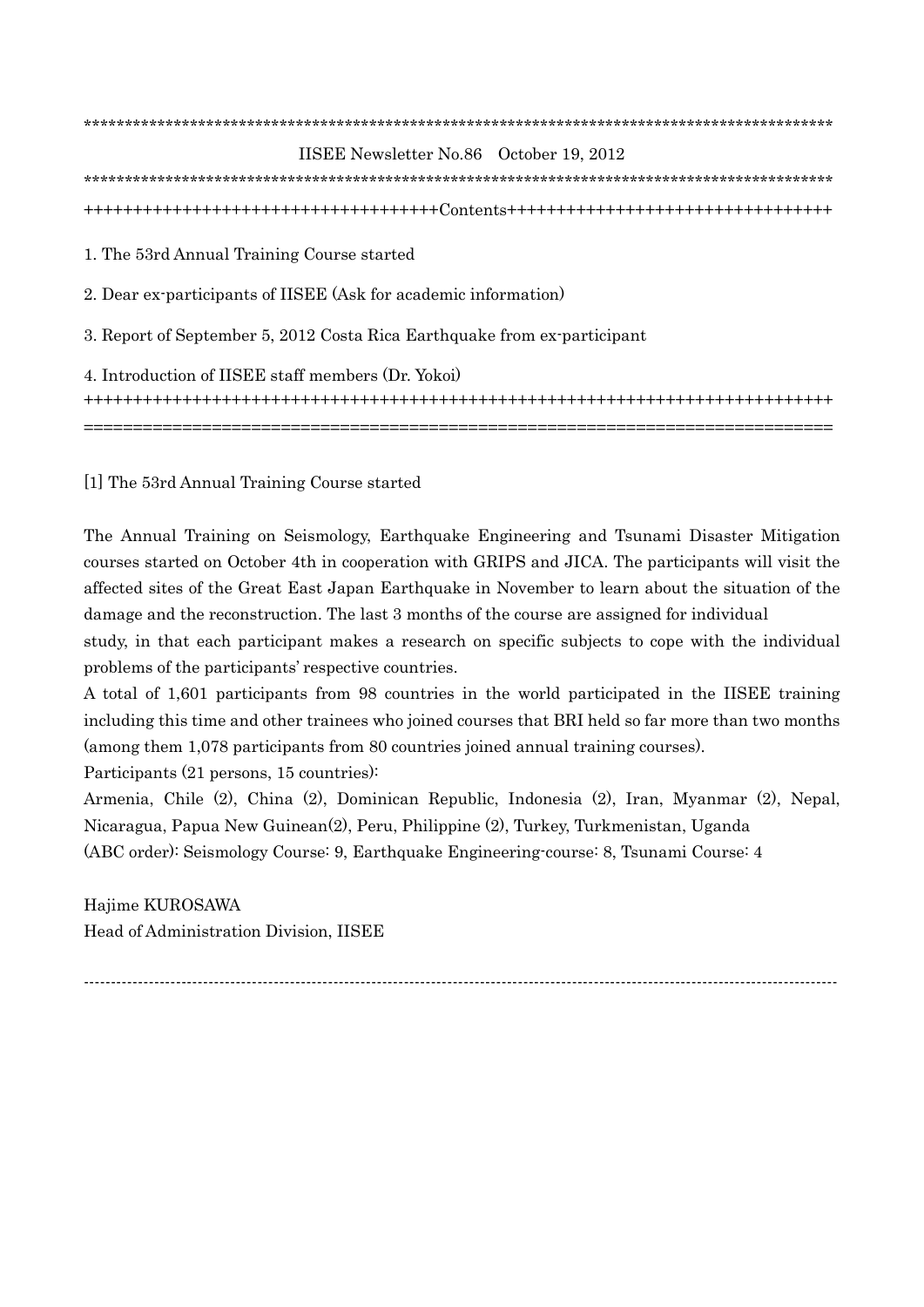[2] Dear ex-participants of IISEE (Ask for academic information)

Recently we are occasionally getting information about your academic and/or professional activities among them your publications and presentations of which topics are directly/indirectly related Master Report and/or Individual Study.

We wish to collect the information systematically to grasp the activities of ex-participants and ask you for your kind collaboration.

This information can be used for explaining the importance of the IISEE training course to the government of Japan, especially, Ministry of Foreign Affairs, Ministry of Land, Infrastructure, Transport and Tourism and also to Japan International Cooperation Agency.

 $^{++}$ 

When you have presentation in some meetings (conferences, congress etc.) about the result of the study that you have conducted for Master Report and/or when you submit it to some journals (including Extended Abstract, Proceedings and Conference paper) for publishing:

+ Please consult beforehand to your supervisor and advisor, then get her/his agreement for being co-author, for presentation and/or publishing.

+ Please write "This study was conducted as a part of the training course of International Institute of Seismology and Earthquake Engineering, Building Research Institue, Japan that is financially supported by Japan International Cooperation Agency from Oct., 2011 to Sep., 2012." in "Acknowledgements", when you talk and/or publish the result of study for Master Report as it is.

+ Please write "This study was partially conducted as a part of the training course of International Institute of Seismology and Earthquake Engineering, Building Research Institue, Japan that is financially supported by Japan International Cooperation Agency from Oct., 2011 to Sep., 2012." in Acknowledgements, when you talk and/or publish the result of study for Master Report after improving it significantly.

+ Please inform afterward about your presentation and/or publishing to iisee@kenken.go.jp <mailto:iisee@kenken.go.jp>. The information needed for presentation is Authors name and affiliation, title of presentation, title of conference, year of holding, Venue. For publishing Authors name and affiliation, title of paper, title of journals (including Expanded Abstract, Proceedings and Conference paper), volume number, starting and ending page numbers, year of publishing.

Toshiaki YOKOI Chief Research Scientist, IISEE